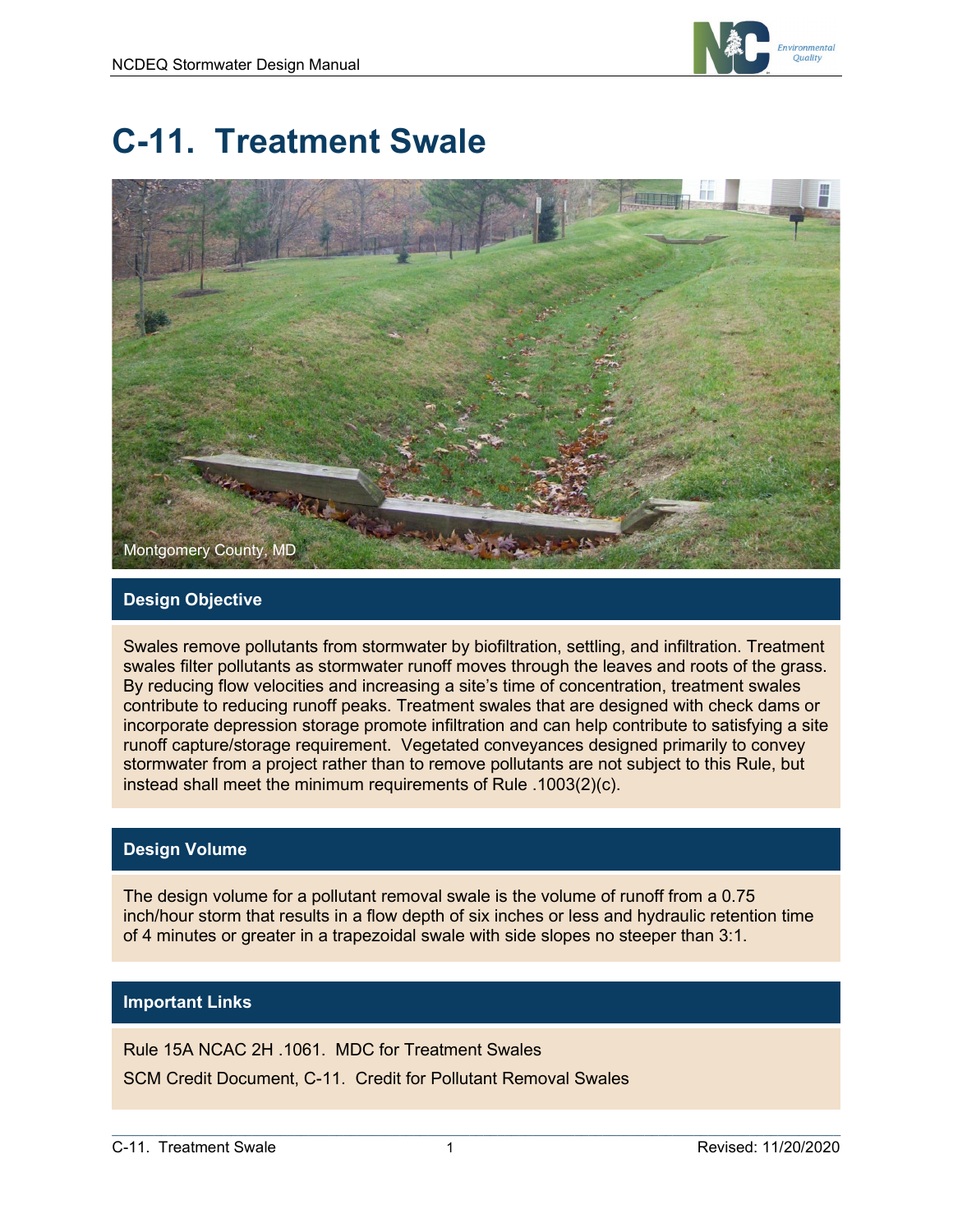



#### *Figure 1: Basic Treatment Swale Elements*

### **Guidance on the MDC**

#### **MDC 1. SHWT.**

Swales shall not be excavated below the seasonally high water table.

Swales with bottoms intersecting the SHWT may remain inundated with groundwater during portions of the year and have insufficient volume available to treat runoff from the design flow. They are also more prone to developing soggy bottoms and wetland vegetation.

#### **MDC 2: SHAPE.**

Swales shall be trapezoidal in cross-section with a maximum bottom width of six feet. Side slopes stabilized with vegetative cover shall be no steeper than 3:1 (horizontal to vertical). Steeper vegetated slopes may be considered on a case-by-case basis provided that it is demonstrated that the soils and vegetation will remain stable in perpetuity.

The swale is typically parabolic or trapezoidal in cross section for ease of construction and maintenance and for reducing the potential for scour.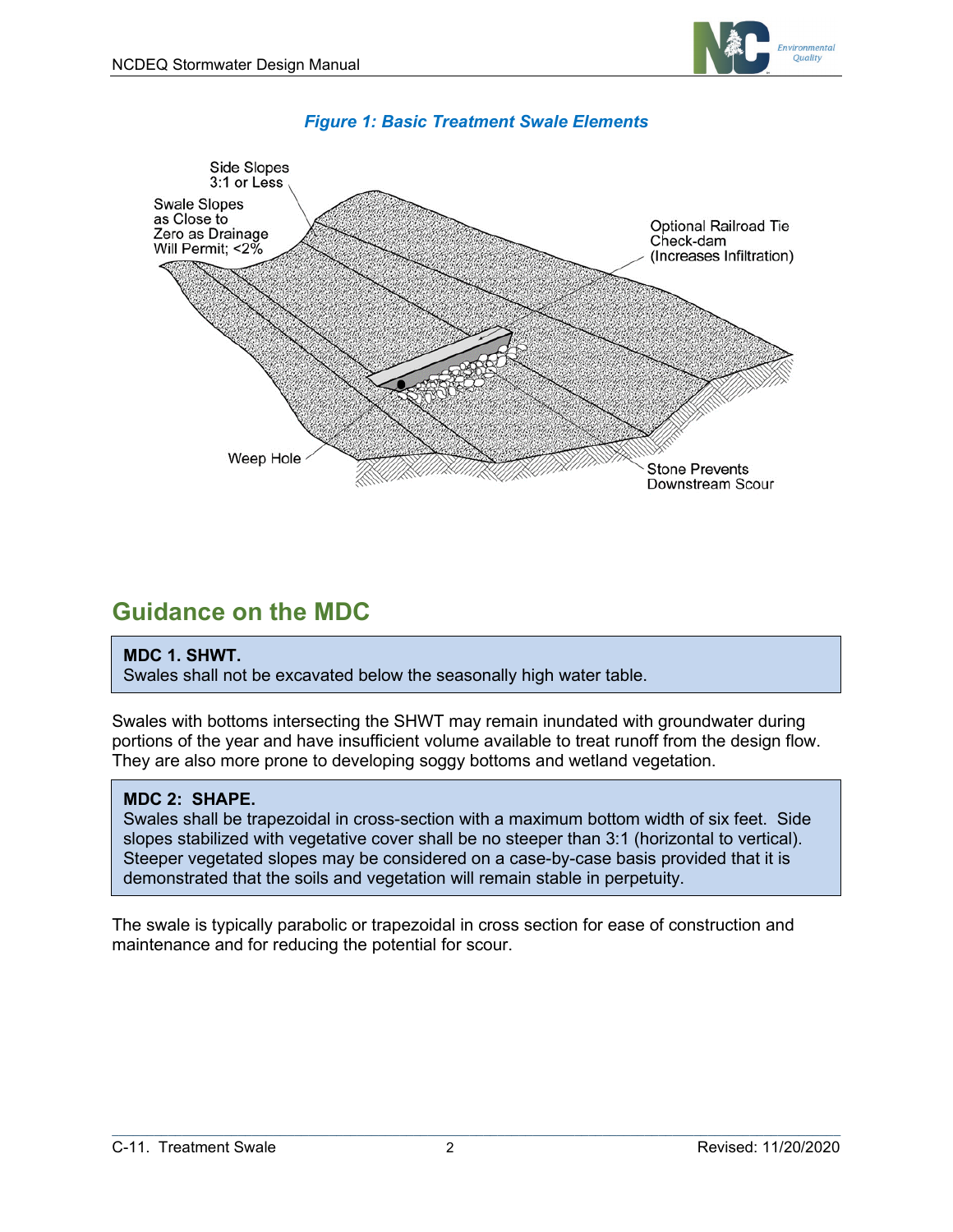

#### **MDC 3: SWALE SLOPE AND LENGTH.**

The longitudinal swale slope shall not exceed seven percent. The swale slope and length shall be designed to achieve a flow depth of six inches or less during the 0.75 inch per hour storm and a minimum hydraulic retention time of four minutes.

A treatment swale shall be designed such that the treatment volume has a HRT of at least four minutes and has a ponding depth of less than six inches (to ensure flow though grass vegetation) for a 0.75 in/hr storm intensity. Maximum longitudinal slope shall be 7%.

#### **MDC 4: GRASS SPECIFICATION.**

The grass species in the swale shall be:

- (a) non-clumping and deep-rooted;
- (b) able to withstand a velocity of four feet per second;
- (c) managed at an average of six inches; and
- (d) not be cut lower than four inches.

Standard turf grasses may be used if a lawn appearance is desired. The turf grasses include standard mixtures such as those recommended in the DEQ *Erosion and Sediment Control Planning and Design Manual* and the recommended vegetation tables in Section 6 of this document. The recommendation is to use taller growing grasses to improve the filtering capability of the swale. Bluegrass should be avoided for areas where salt loading is high.

#### **MDC 5: CONVEYANCE OF LARGER STORMS.**

Swales shall be designed to non-erosively pass the ten-year storm.

Non-erosive permissible velocity for pollutant removal swales with established grass lining is defined by the Table 1.

| <b>Type of Soil</b>                              | <b>Type of Grass</b>                                                                                                        | <b>Permissible Velocity for</b><br><b>Established Grass Lining</b><br>(feet/sec) |
|--------------------------------------------------|-----------------------------------------------------------------------------------------------------------------------------|----------------------------------------------------------------------------------|
| Easily Erodible Non-Plastic<br>(sands & silts)   | <b>Bermuda Grass</b><br><b>Tall Fescue</b><br><b>Bahiagrass</b><br><b>Kentucky Bluegrass</b><br><b>Grass-Legume Mixture</b> | 5.0<br>4.5<br>4.5<br>4.5<br>3.5                                                  |
| <b>Erosion Resistant Plastic</b><br>(clay mixes) | <b>Bermuda Grass</b><br><b>Tall Fescue</b><br><b>Bahiagrass</b><br><b>Kentucky Bluegrass</b><br><b>Grass-Legume Mixture</b> | 6.0<br>5.5<br>5.5<br>5.5<br>4.5                                                  |

#### *Table 1: Maximum Permissible Velocities Based on Soils and Grass Species*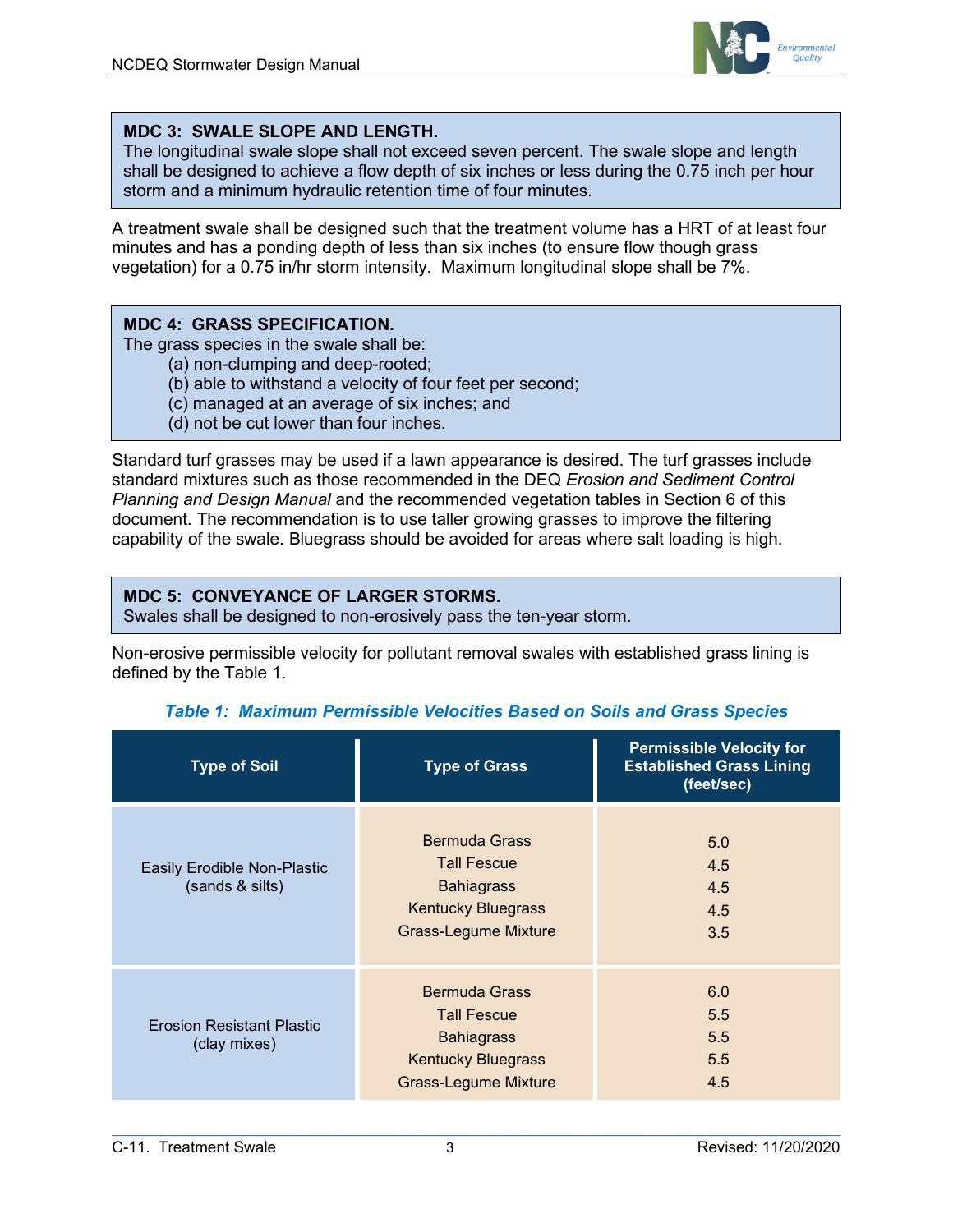

Notes from Table 1:

- Permissible velocity is based on the 10-year storm peak runoff
- Soil erodibility is based on resistance to soil movement from concentrated water flow.
- Before establishment, permissible velocity is based on the type of liner used.

### **Recommendations**

#### **RECOMMENDATION 1: FREEBOARD.**  A minimum freeboard of 6 inches for the 10-year storm is recommend.

Providing a 6-inch freeboard in the treatment swale for structural integrity as a good engineering practice.

## **Design Variants**

The designer may use check dams to retain a permanent pool of water within the treatment swale. This will result in a greater credit for nutrient removal as described in the SCM Credit Document's chapter C-11. Credit for Pollutant Removal Swales.

### **Maintenance**

Important operation and maintenance procedures:

- 1. The drainage area of the treatment swale will be carefully managed to reduce the sediment load to the treatment swale.
- 2. After the initial fertilization to establish the grass in the swale, fertilizer will not be applied to the treatment swale.

The treatment swale will be inspected **quarterly**. Records of inspection and maintenance will be kept in a known set location and will be available upon request.

Inspection activities shall be performed as follows. Any problems that are found shall be repaired immediately.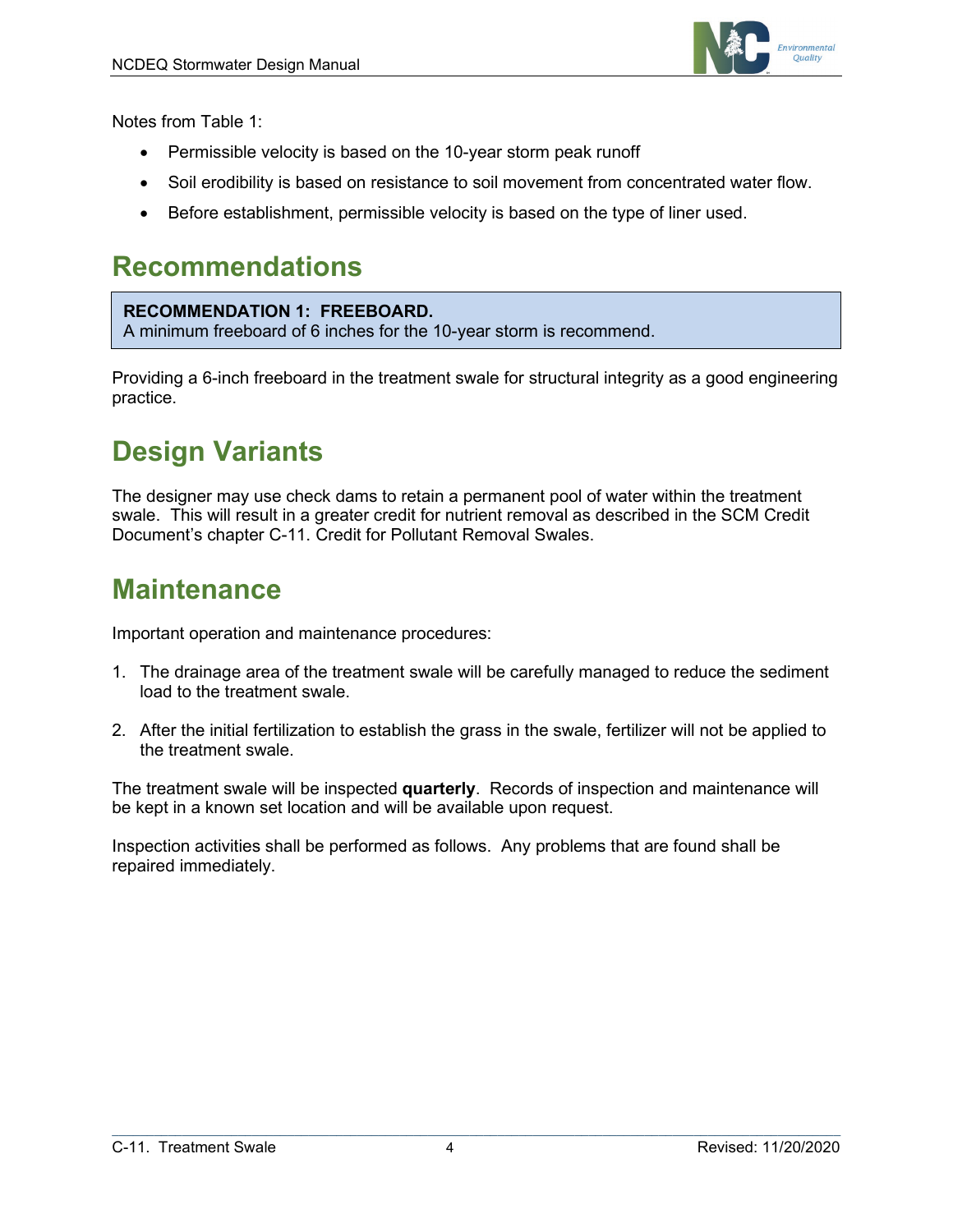

| <b>SCM</b><br>element:               | <b>Potential</b><br>problems:                                      | <b>How to</b><br>remediate<br>the<br>problem:                                                                                                                                                                                          |
|--------------------------------------|--------------------------------------------------------------------|----------------------------------------------------------------------------------------------------------------------------------------------------------------------------------------------------------------------------------------|
| The entire<br>length of<br>the swale | Trash/debris<br>is present.                                        | Remove the<br>trash/debris.                                                                                                                                                                                                            |
|                                      | Areas of bare<br>soil and/or<br>erosive<br>gullies have<br>formed. | Regrade the<br>soil if<br>necessary to<br>remove the<br>gully, re-sod<br>(or plant with<br>other<br>appropriate<br>species) and<br>water until<br>established.<br><b>Provide lime</b><br>and a one-<br>time fertilizer<br>application. |
|                                      | Sediment<br>covers the<br>grass at the<br>bottom of the<br>swale.  | Remove<br>sediment and<br>dispose in an<br>area that will<br>not impact<br>streams or<br>SCMs. Re-<br>sod if<br>necessary.                                                                                                             |
|                                      | <b>Vegetation is</b><br>too short or<br>too long.                  | Maintain<br>vegetation at<br>a height of<br>approximately<br>six inches.                                                                                                                                                               |
|                                      | Grass is<br>dead,<br>diseased or<br>dying.                         | <b>Determine</b><br>the source of<br>the problem:<br>soils,<br>hydrology,<br>disease, etc.<br>Remedy the<br>problem and                                                                                                                |

#### *Table 2: Sample Operation and Maintenance Provisions for Treatment Swales*